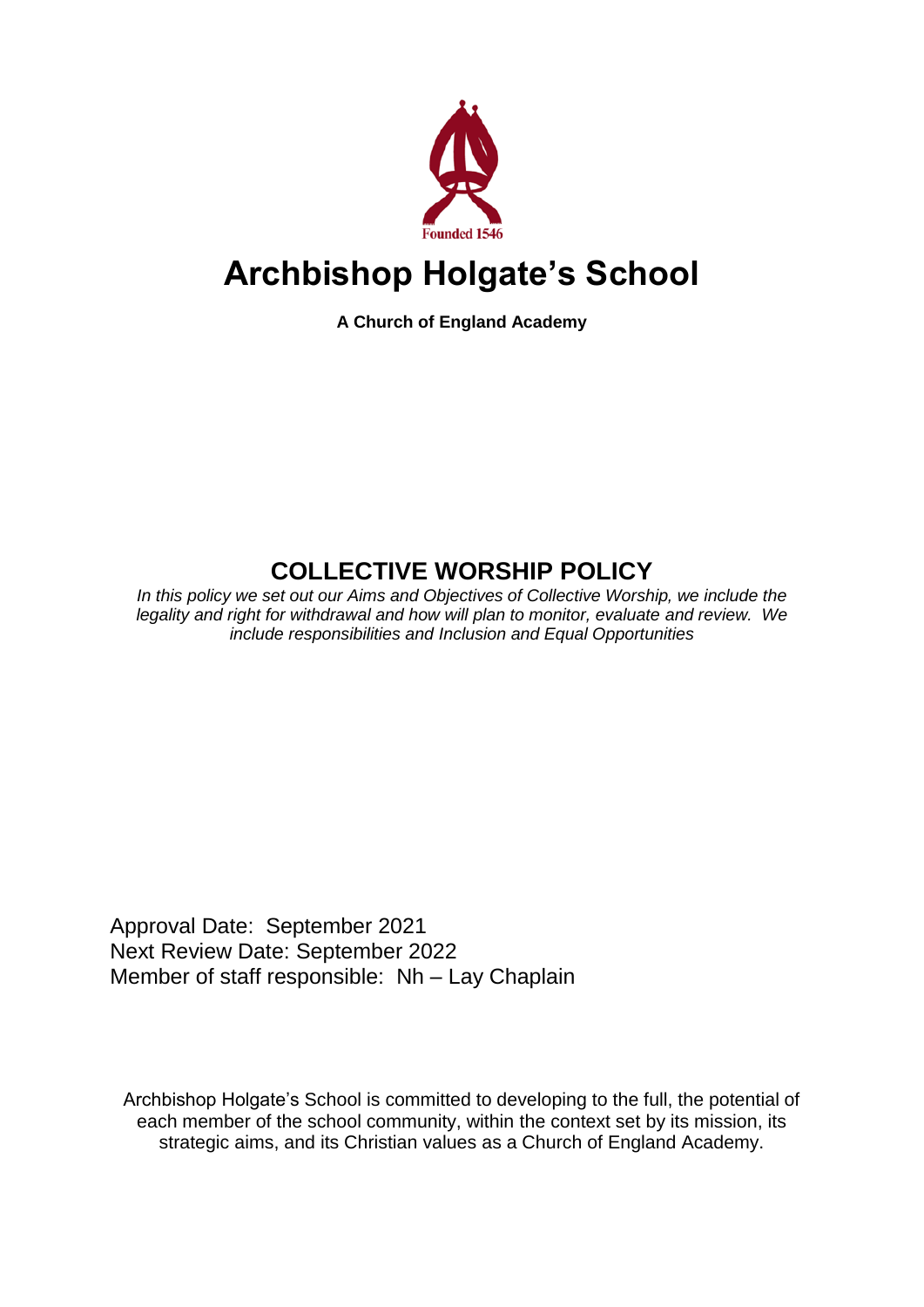# Contents

<span id="page-1-0"></span>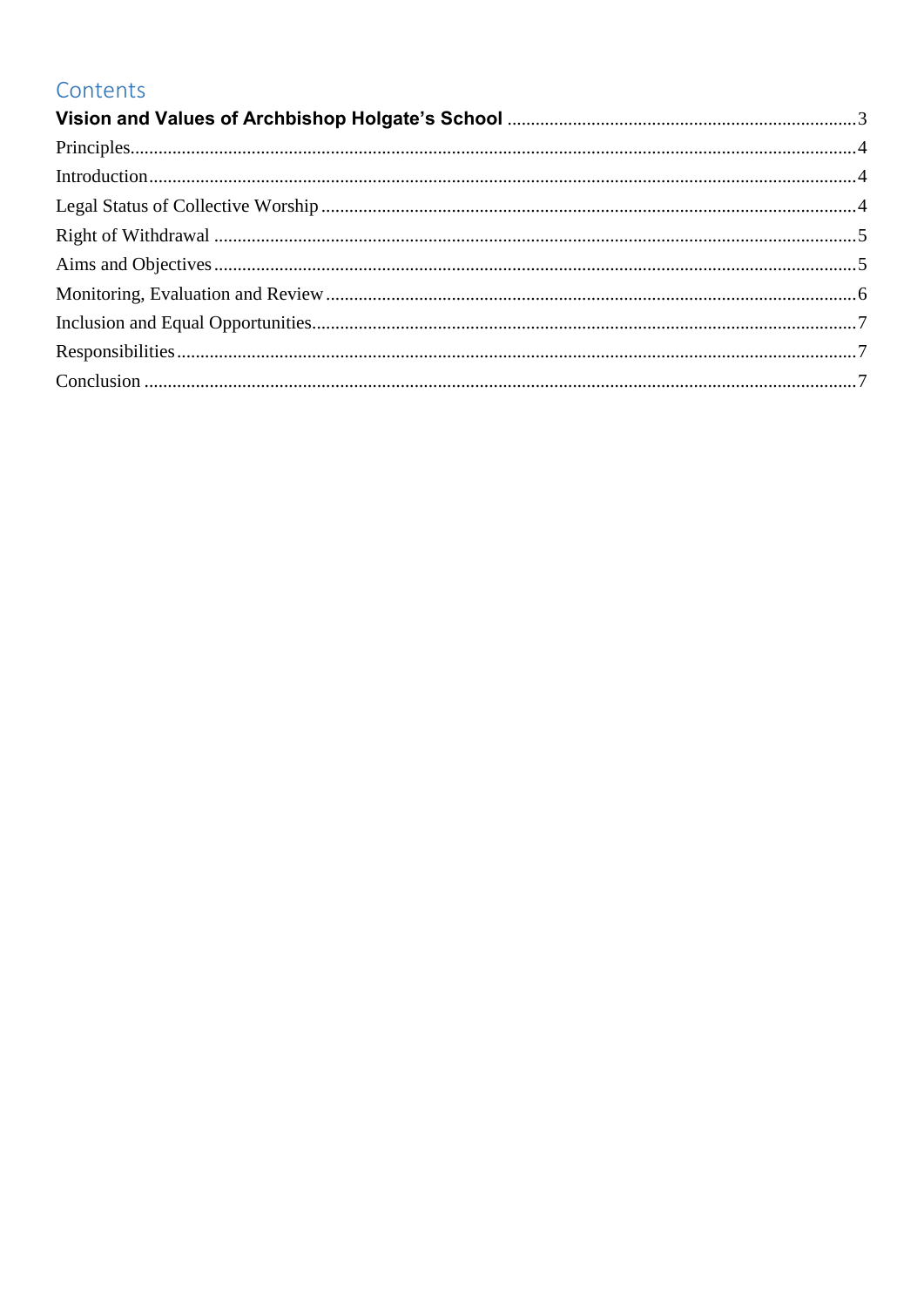#### **Vision and Values of Archbishop Holgate's School**

As a Church of England school we strive to ensure that all of our young people are cared for, given every opportunity to develop through academic study, to grow personally and spiritually and to live into being those Values we hold dear in our community and in wider society. Our role as a Church school is to help nurture both academic excellence and to help shape young people who can make a significant contribution to the community they serve. Key to this is a clear recognition that all students have individual gifts and talents and with support every young person can flourish.

Archbishop Holgate's School is distinctive and effective as a Church of England school because our Christian vision and values are very explicit and drive all areas of school life. Our Vision is one which combines Values, Care and Achievement.

#### **"A threefold cord is not easily broken." Ecclesiastes 4:12**

Through this vision we seek to be a Church of England School which is deeply Christian. As such, the three themes of our vision, Values, Care and Achievement are deliberately expressed in that order, our distinct Christian Values help ensure that every child is cared for as an individual and this in turn will help them to succeed academically.

Our school values of *Justice*, *Compassion*, *Forgiveness* and *Trust* have been embedded across our school community and permeate all areas of school life.



This policy is to complement our vision and values and to enable the school to allow all members of Archbishop Holgate's community to live them into being every day.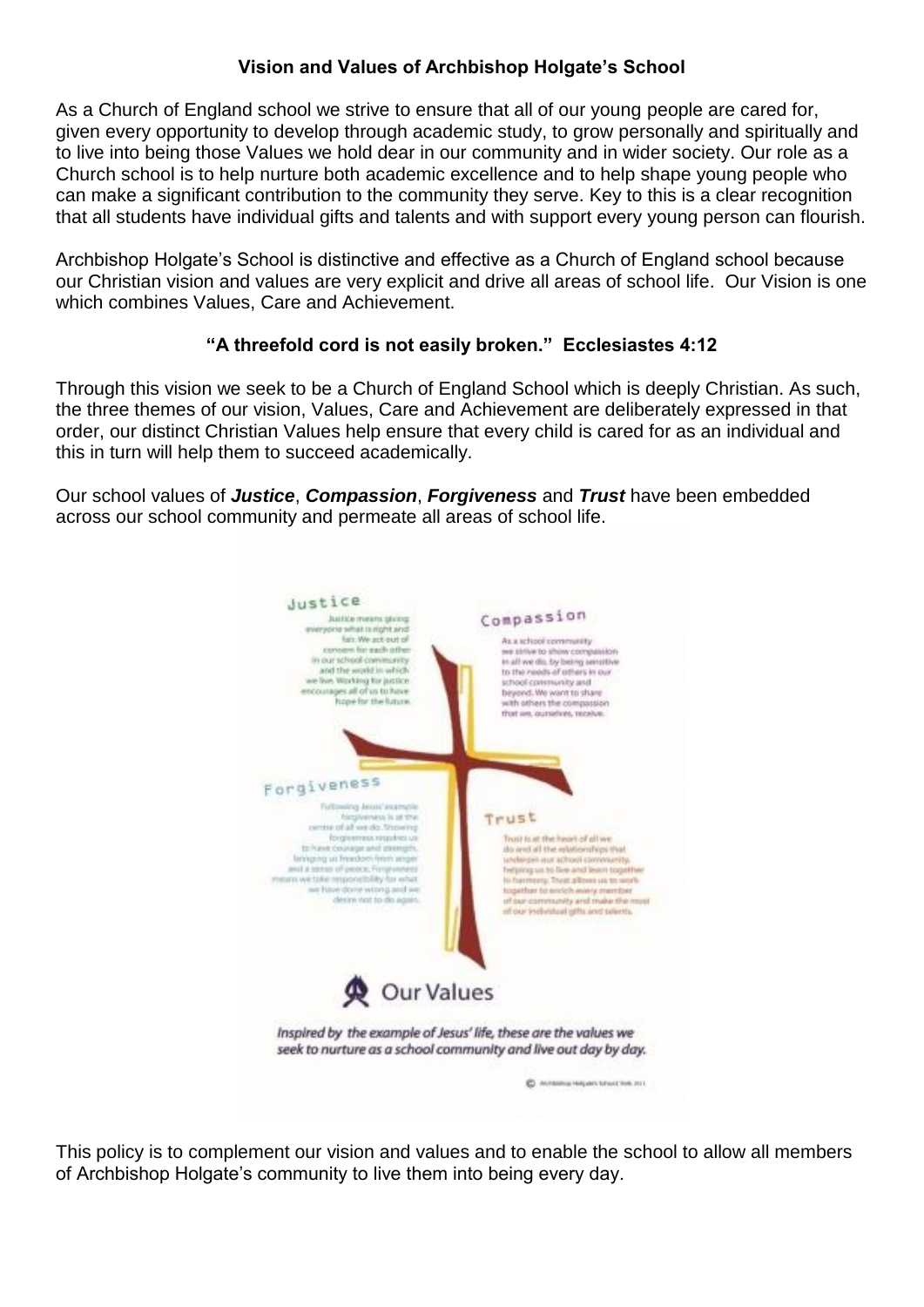# **COLLECTIVE WORSHIP POLICY**

# <span id="page-3-0"></span>*Principles*

Archbishop Holgate's School was founded in 1546 by Archbishop Robert Holgate. It is upon this Anglican foundation that our collective worship is based.

This Christian foundation sustains our desire to nurture the whole person within a caring community. We aim to provide quality opportunities to develop the spiritual life of all the members of our community within a Christian educational context.

Pupils and staff come to Archbishop Holgate's School from a variety of denominations, beliefs and faiths. It is therefore intended that our collective worship should, in keeping with the inclusive character of the Anglican tradition, take a broad approach.

#### <span id="page-3-1"></span>*Introduction*

This policy has been prepared by the Governors, Headteacher and the Deputy Headteacher - Pastoral Care, with assistance from the Lay Chaplain who is responsible for coordinating collective worship and the Incumbent. Worship Works, which is the York Diocesan guidelines for collective worship, has been referred to.

Archbishop Holgate's C of E School is a Church of England Academy. Worship is therefore an important part of the school day as it gives us the opportunity to come together as a school community to reflect on our distinctive values of Justice, Compassion, forgiveness and Trust and also to "develop the whole person, so that they may flourish as a child of God and contribute positively to His creation" (Chadwick Review 2012). It is attended by all students, staff and any visitors in school are very welcome to join in.

# <span id="page-3-2"></span>*Legal Status of Collective Worship*

All acts of worship are in accordance with the school's Trust Deed and reflect the Anglican status of the school. In addition to daily school worship, special celebrations take place in the school hall at Christmas and Easter. We also hold school Eucharist's on a regular basis. These usually occur once a month and pupil and staff may attend them on a voluntary basis.

The 1988 Education Reform Act requires that 'all pupils in attendance at a maintained school shall on each day take part in an act of Collective Worship'. The school accepts the desirability of this legislation but has considerable practical difficulties in meeting this requirement. We seek to do our best to keep the spirit of this legislation seeking to provide as many high quality acts of worship as is practically possible.

To provide students with variety in their experience of worship acts of worship may take the form of a whole school act of worship for all pupils or separate acts of worship for students in different year groups or form groups. Collective Worship may be held at any time during the school day. The responsibility for arranging school worship in our school rests with the Governors who after consultation with the head teacher have appointed Richard Nihill as Lay Chaplain, with the responsibility for co-ordinating Collective Worship in the school.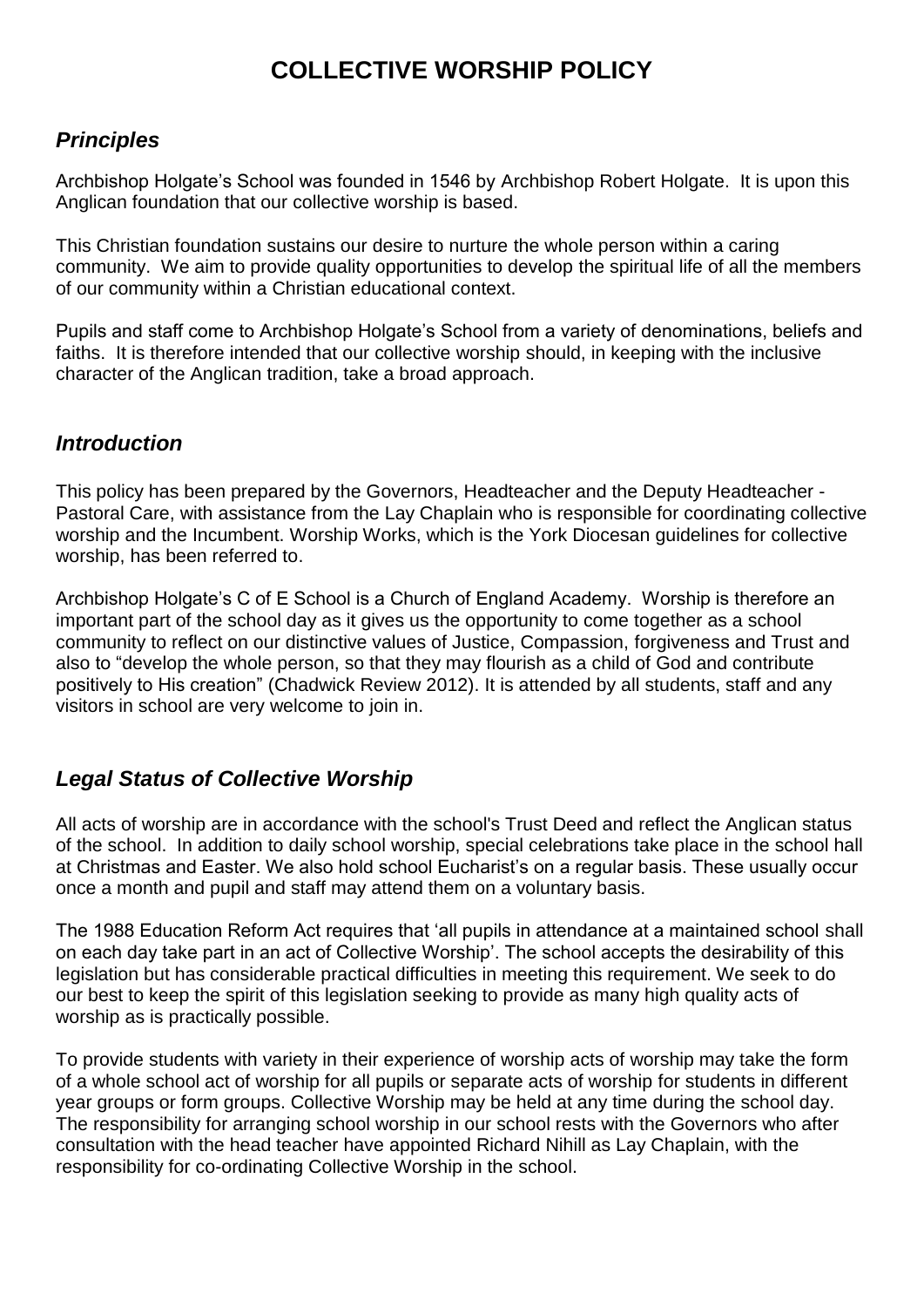All acts of worship are in accordance with the 'Ethos Statement for Church of England Schools' issued by the York Diocesan Board of Education. This states that:

*Recognising its historic foundation, the school will preserve and develop its religious character in accordance with the principles of the Church of England and in partnership with the Church at parish and diocesan level.*

*The school aims to serve its community by providing an education of the highest quality within the context of Christian belief and practice.*

*It encourages an understanding of the meaning and significance of faith, and promotes Christian values through the experience it offers to all its pupils.*

Acts of Collective Worship at Archbishop Holgate's school take into account the student's ages, aptitudes and family backgrounds. Each person leading worship is asked to plan their act of worship on a simple proforma. These include a space for evaluation. These planning sheets along with any power points or other materials should be forwarded to the Lay Chaplain when completed as this then forms the schools record of worship.

#### <span id="page-4-0"></span>*Right of Withdrawal*

At Archbishop Holgate's School we seek to be an inclusive community however we respect the right of parents to withdraw their children for Collective Worship. This school expects that withdrawal will only be made following parental discussion with the head teacher followed by written confirmation of withdrawal.

Students over the age of 16 are able to withdraw themselves from worship, this request should also be made in writing.

If there are any students whose parents exercise their right to withdraw them from worship alternative activities will be provided in consultation with the student's parents. This does not mean that the students will be in any way exempt from the Christian ethos of the school which underpins the whole of school life. Parents are made fully aware of this when they enrol their children.

# <span id="page-4-1"></span>*Aims and Objectives*

At Archbishop Holgate's School we always seek to reflect in our worship the Christian foundation of the school and its care for all who work here. Students are helped to understand the meaning of Christian worship and we hope that believers will be able to share in it and that others of no faith will reach the 'threshold of worship'.

Our central aims of collective worship are to:

- enable students and staff to explore and celebrate the differences and diversity found in the variety of forms of worship in the Anglican Christian tradition.
- lead the school community to the 'threshold of worship' in order for them to make an informed choice about their own involvement and to consider their own personal relationship with Jesus Christ.
- seek to deepen and widen the experience of those of 'faith' and encourage those of 'no faith' so that they begin to feel for themselves something of what it means to worship.
- use celebration, silence, stilling, reflection, contemplation, meditation, prayer, song, symbols and imagery as vehicles for worship and spiritual growth.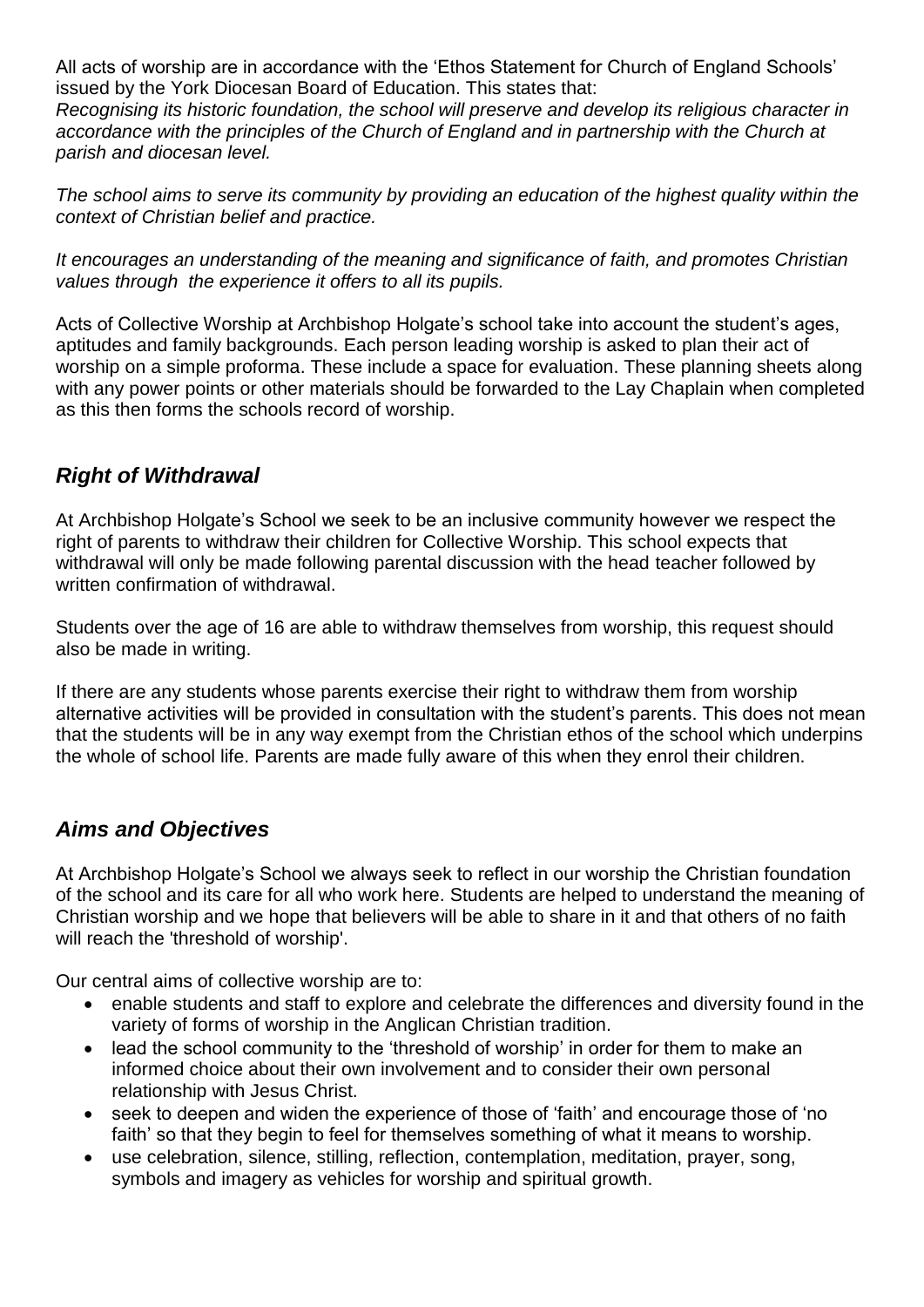- provide opportunities for the whole school community to address God directly through Jesus in the power of the Holy Spirit through acknowledging his presence, reflecting upon his character and giving Him praise and honour.
- use a vocabulary of worship that encourages the whole school community to attend, participate and lead worship.
- encourage all present to explore their own beliefs and understanding of God within a Christian framework by learning more about the Christian faith and by encountering Christ through worship.
- raise awareness through reflection of the ultimate questions of life relating to matters of faith.
- reaffirm, strengthen and practise key Christian values. (e.g. Love, Justice, Compassion, Forgiveness, Trust) and celebrate each unique individual member of the school community as made in the image of God.
- nurture and encourage respect and care for God's created world by promoting a positive attitude to environmental issues locally, nationally and globally.
- seek to provide opportunities for spiritual, social and moral development that is characterised be feelings such as awe, wonder, being uplifted, elation, appreciation, gratitude, respect, and reverence.
- develop a sense of community within the school, the locality, (e.g. local church) and foster the sense of being part of a wider community though the celebration of achievements, festivals and special occasions.
- foster a concern for the needs of others.

In summary within our daily act of collective worship, we aim to provide opportunities for students to:

- provide an opportunity for students to worship God;
- celebrate all that is good and beautiful and express thankfulness for the joy of being alive;
- provide opportunities for students to share what is meaningful and significant to them, including the darker side of life;
- ensure that the experiences provided are relevant to the age, aptitude and family background of the students;
- give time for silent reflection and exploration of inner space;
- illustrate forms of worship that others have found helpful in their spiritual development, e.g. silent contemplation, dance, singing;
- provide a rich variety of forms of expression, e.g. art, drama, music, story and give students the opportunity to experience these at their own level rather than teachers imposing their own interpretations;
- take place in an environment that is conducive to worship, which is professionally coordinated and properly resourced;
- always invite, never coerce, remembering that students will be at different stages of spiritual development and that they should feel able to respond and participate at their own level.

# <span id="page-5-0"></span>*Monitoring, Evaluation and Review*

Monitoring and evaluation are part of a whole school cycle of self-review and this will be achieved over time by asking all stakeholders to reflect on school worship.

#### **Monitoring**

Monitoring of collective worship will be carried out jointly by the headteacher and the worship coordinator. Useful strategies for collecting the evidence will include: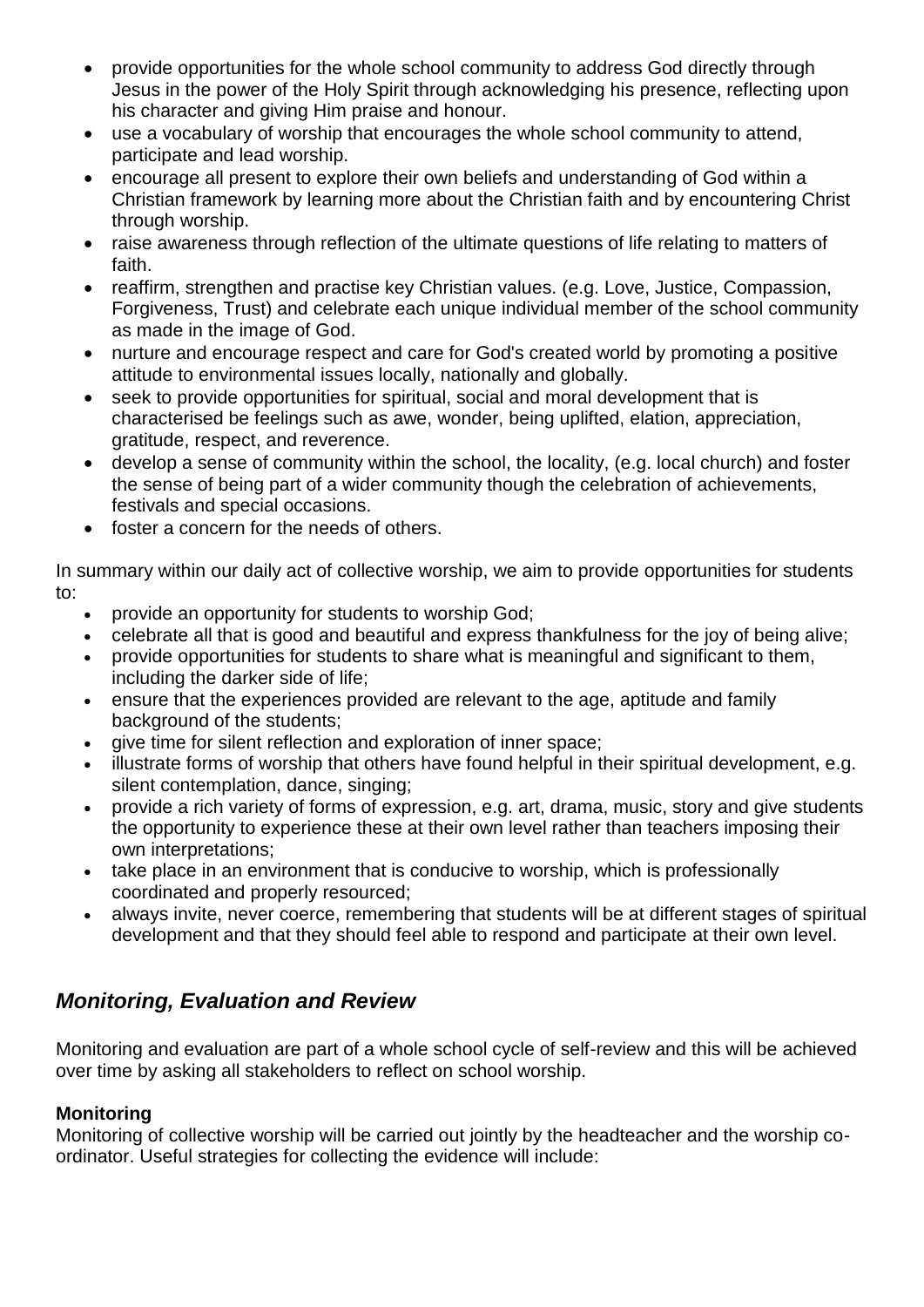- observing students' attentiveness and level of interest
- reading Collective worship record sheets compiled by staff
- conducting occasional formal observations of collective worship and providing feedback
- seeking feedback from students, staff, parents, governors, incumbent and visitors
- observing the extent of the collective worship's influence on students' attitudes and behaviour throughout the school
- holding regular discussions with colleagues
- pupil voice meetings and school council sessions

Feedback will be brought to staff meetings which will review collective worship which will be held regularly.

#### **Evaluation**

The information gathered via one or more of the strategies listed above will be analysed carefully in order to evaluate the quality and effectiveness of the collective worship. The worship coordinator, the headteacher and foundation governor(s), including the incumbent, will be the main evaluators. Formal evaluation of collective worship will take place at **least annually** as detailed in the school improvement plan.

#### **Review**

The headteacher, governors and staff will review this policy every *three* years. A form tutor collective worship record folder is kept weekly to ensure that acts of worship are generally compatible with the requirements of the policy and to inform our learning and planning for further developments. These will regularly include any formal and informal evaluations of acts of collective worship which will assist monitoring, future planning and delivery. Visitors outside the school community who are regularly involved in acts of worship are provided with a copy of the collective worship policy.

# <span id="page-6-0"></span>*Inclusion and Equal Opportunities*

A daily act of collective worship is held for all students regardless of their background of culture or religion. Every effort is made by the school to involve all students unless withdrawn by their parents in accordance with the law. The following extracts from our schools, 'Inclusion Policy 'are relevant to collective worship:

*We aim to achieve inclusive education through engendering a sense of community and belonging, within which individual pupils feel valued, secure and supported, and can achieve success, making the best progress of which each is capable and aiming for excellence.*

#### <span id="page-6-1"></span>*Responsibilities*

It is the ultimate responsibility of the head and governing body of a school to ensure a daily act of collective worship takes place. At Archbishop Holgate's School the responsibility to co-ordinate the acts of worship is delegated to the Lay Chaplain (collective worship co-ordinator). He plans themes, plans the form tutor worship, invites and liaises with visiting speakers and the Ordained school Chaplain. Monitoring and evaluation is the responsibility of the Lay Chaplain, Deputy Head – Pastoral Care and the Heads of Year.

# <span id="page-6-2"></span>*Conclusion*